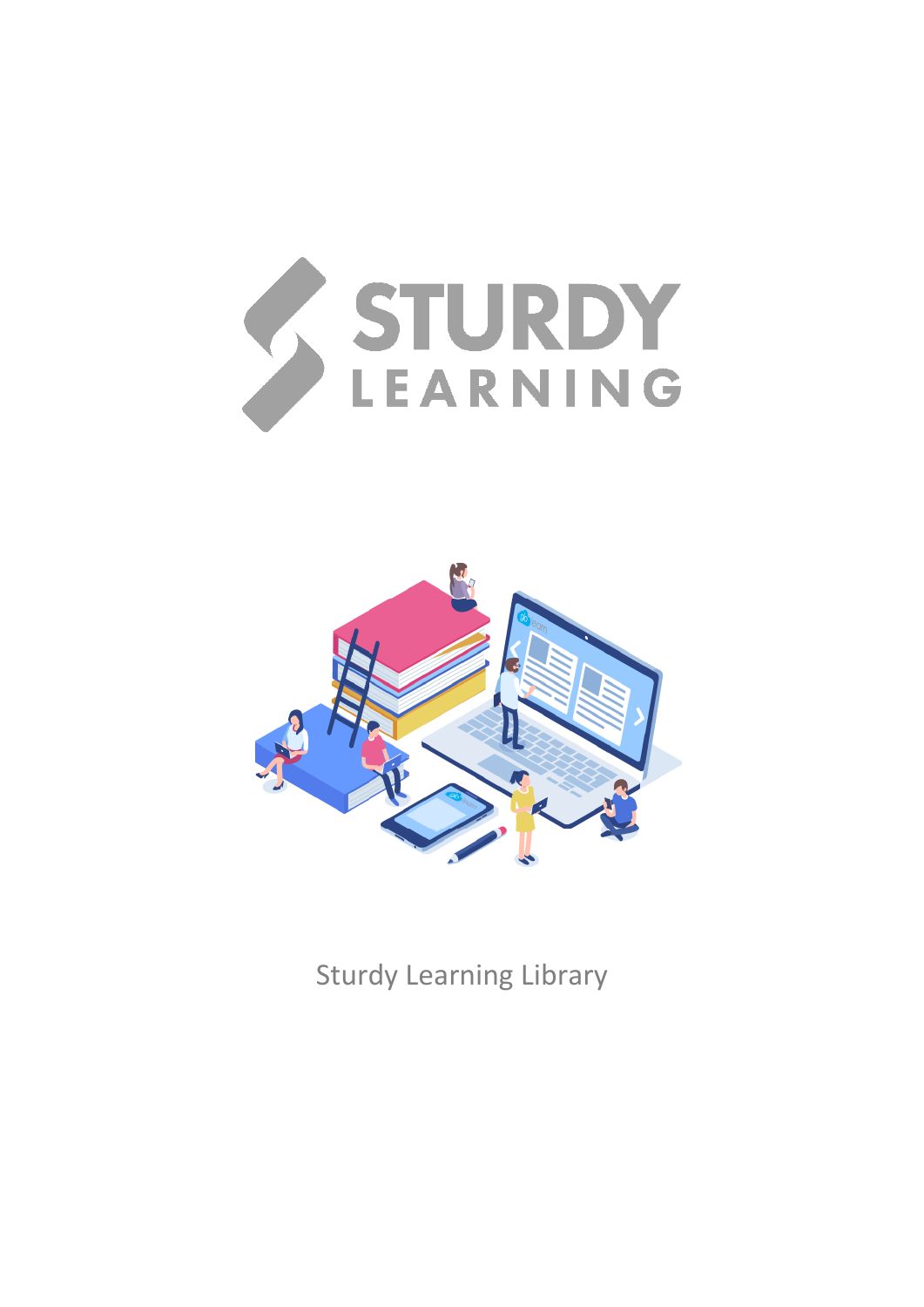

Sturdy library of eLearning courses consists of a variety of Soft Skills and Compliance titles to cover a wide range of workplace requirements and provides the perfect way to get your online learning strategy off the ground or to compliment your career coaching content. We introduce new and diverse titles quarterly, adding to the already impressive library of courses.



### Management & Leadership

Accelerate your managers' development with motivational, effective and engaging online training. Designed to improve the skills and confidence of managers and leaders, the range covers everything from coaching and mentoring to giving feedback.

- 1. Developing Leadership
- 2. Training for Non-Trainers
- 3. Project Management
- 4. The Effective Leader
- 5. Coaching & Mentoring
- 6. Giving & Receiving Feedback
- 7. Taking Action
- 8. Planning & Monitoring Team Performance
- 9. Motivation & Effective Feedback
- 10. Managing Virtual Teams
- 11. Flexible Leadership
- 12. Coaching
- 13. Mentoring
- 14. Operational Agility
- 15. Planning for a Crisis
- 16. Taking the Lead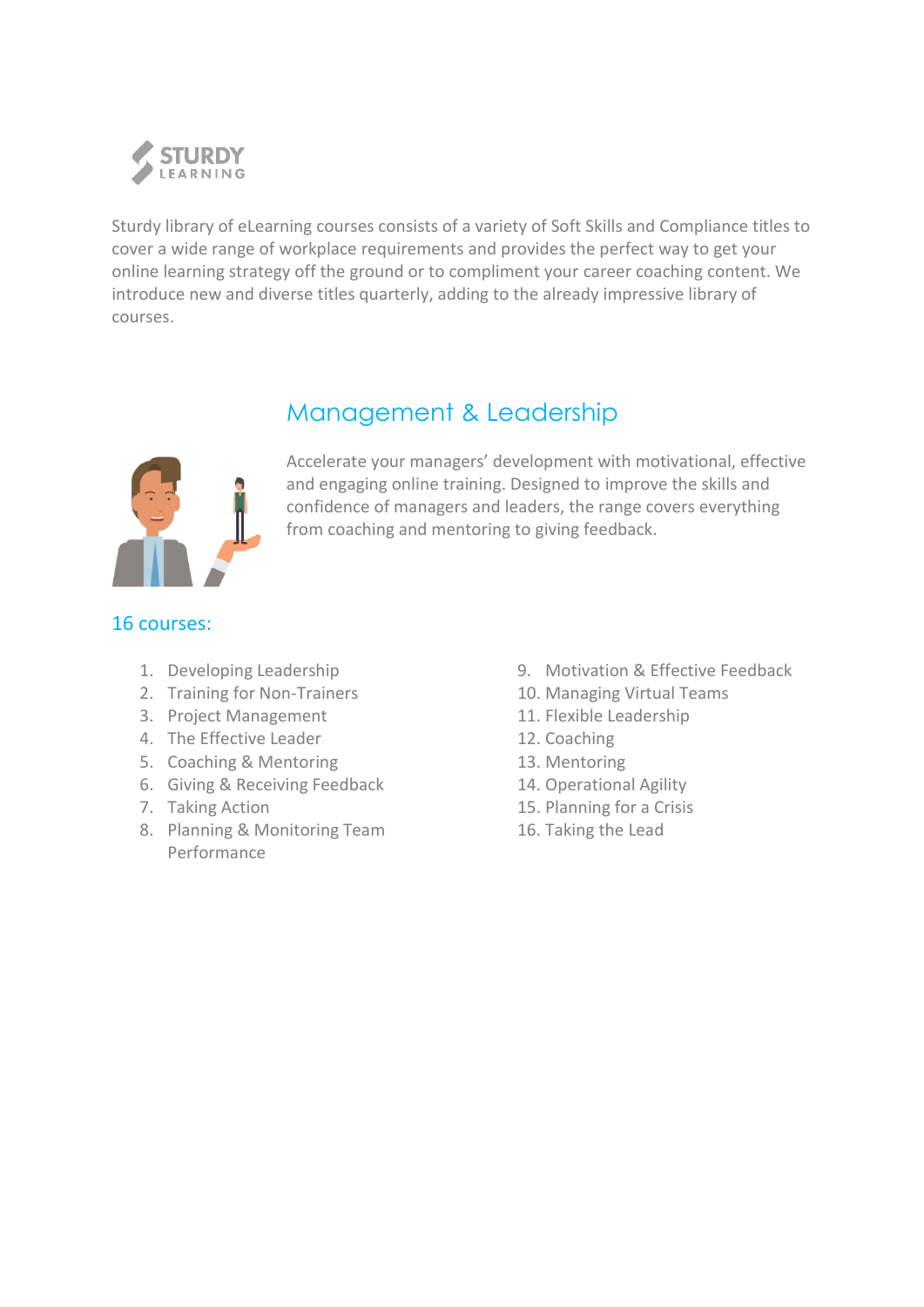# Personal Development



Personal development is about maximising strengths and improving areas of weaknesses. This range is designed to help develop potential and improve employment skills through interactive online learning.

#### 10 courses:

- 1. Making Objectives Happen
- 2. Problem Solving
- 3. Setting Objectives
- 4. Dealing with Stress
- 5. Time Management
- 6. Planning Your Own Development
- 7. Negotiation Skills
- 8. Decision Making
- 9. Confidence
- 10. Remote Working

# Communication & Social Skills



The Communication and Social Skills range is designed to help staff become more confident and effective in their communications, when speaking, listening and writing.

- 1. How to be Assertive
- 2. Body Language
- 3. What's Not Being Said?
- 4. Effective Writing
- 5. Asking the Right Questions
- 6. Expressing Yourself
- 7. Active Listening
- 8. Presenting with Confidence
- 9. Presenting Data
- 10. Communicating with Emotional
- 11. Intelligence
- 12. Social Media Awareness
- 13. New! Communicating Under
- 14. Pressure
- 15. Workplace Diplomacy

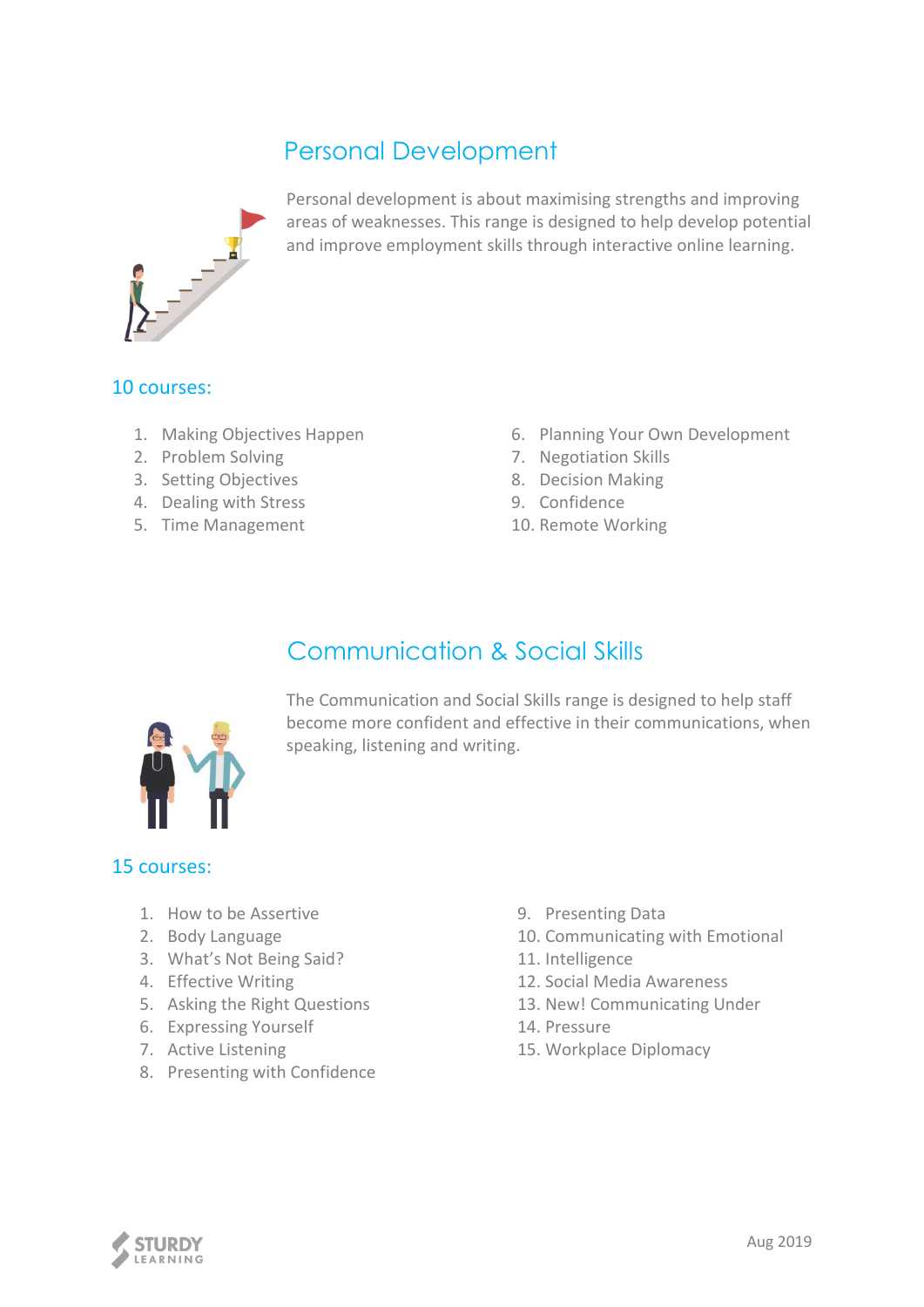### **Teamwork**



Effective teamwork is an essential part of any working environment. The Teamwork range is designed to help staff become more effective team players and leaders, playing an active role in the success of the team. Our Teamwork series will help you to understand the different stages of a team, to find your role and to run a productive meeting

#### 7 courses:

- 1. Working in Teams
- 2. Dealing with Conflict
- 3. Effective Delegation
- 4. Find Your Role
- 5. Effective Meetings
- 6. Performance Troubleshooting
- 7. Collaborative Working

## Customer Service



The Customer Service range offers staff insights into appropriate and effective customer service, from sending emails to handling complaints. The range is designed to offer useful advice for approaching new customers and maintaining existing ones.

- 1. Handling Complaints
- 2. Email Etiquette
- 3. Telephone Manner
- 4. Maintaining Existing Customers
- 5. Approaching New Customers
- 6. Know Your Customer
- 7. Understanding Brand & Reputation

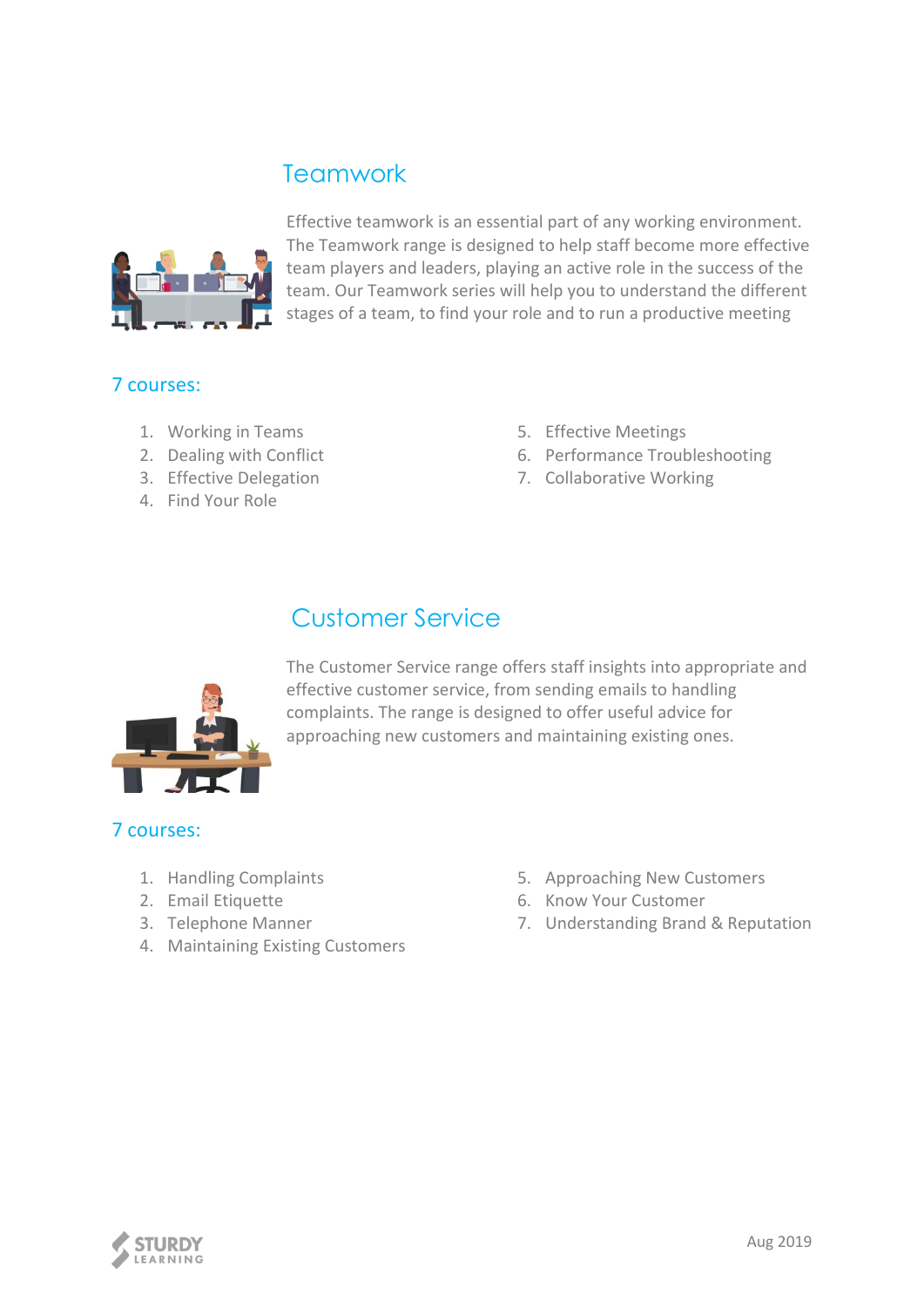### Change Management



Change is an important part of any organisation's success, but it can be overwhelming. That's why we've created this suite of titles to help employees recognise why change is vital and how to accept and adapt to change.

#### 6 courses:

- 1. Challenging the Status Quo
- 2. The need for strategy
- 3. Thriving in Change
- 4. Experiencing Change
- 5. Seeing Change through
- 6. Making the Change

### Workplace Wellbeing



The health and wellbeing of individuals within your organisation is vital, both in and out of the workplace. This range is designed to promote positive working cultures and highlight the risks and warning signs of poor mental health, stress, sickness and more.

- 1. Everyday Energy
- 2. Mental Health
- 3. Healthy Living
- 4. Impact & Influence
- 5. Value & Purpose
- 6. Positive Thinking
- 7. Resilience
- 8. Empathy
- 9. Life Balance
- 10. Relationship Building
- 11. Relaxation
- 12. Changing Behaviours
- 13. Creativity
- 14. Personal Agility
- 15. Managing Emotions
- 16. Mindset
- 17. Great Conversations
- 18. Better Judgements
- 19. Mindfulness
- 20. Letting Go

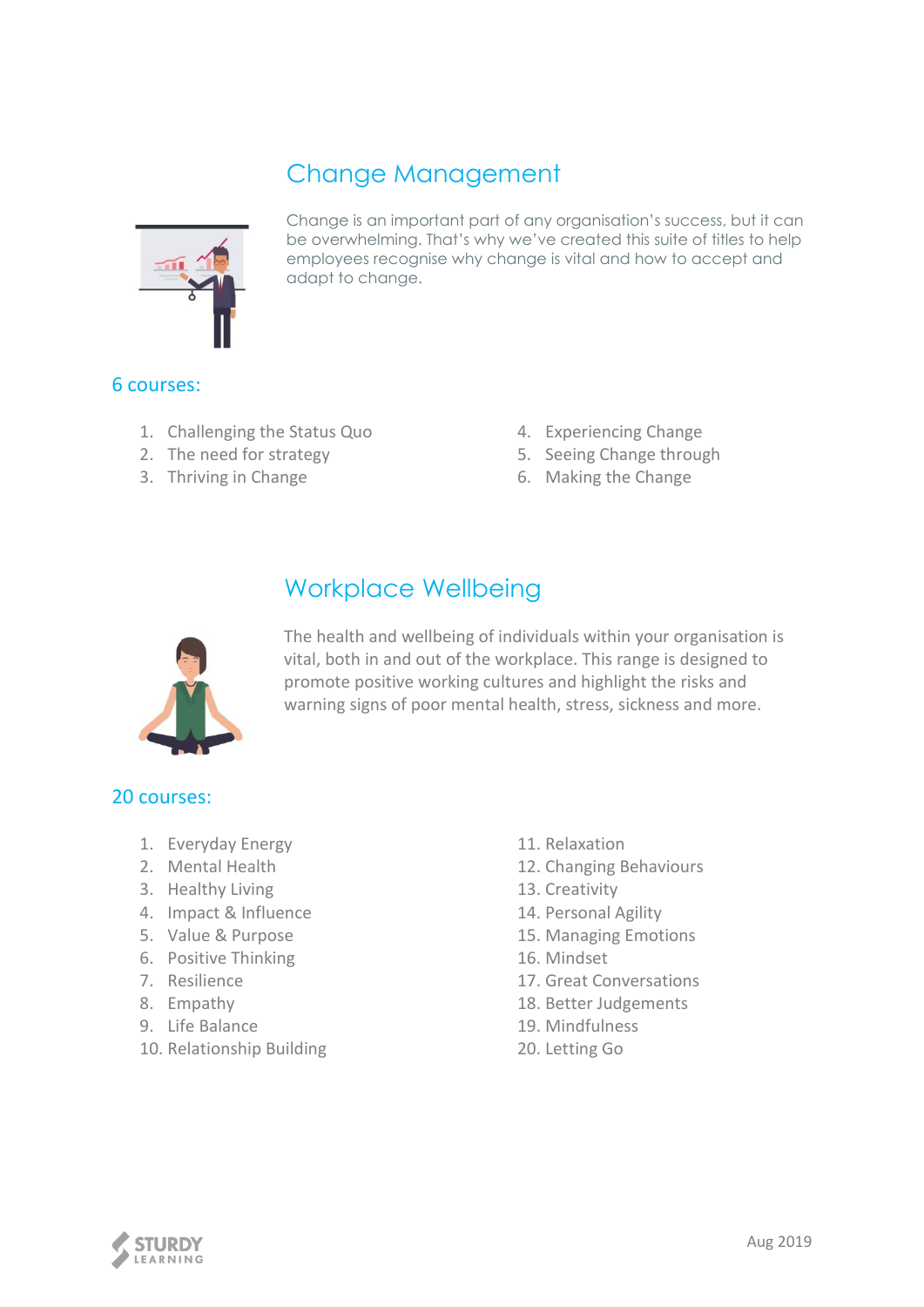## **Finance**



All organisations are exposed to the growing threat of financial crime, which ranges from bribery and fraud to money laundering and terrorist financing. Our Finance range is designed to improve your understanding of these key risk areas as well as exploring the basic techniques involved in the workplace.

### 8 courses:

- 1. Bribery Act 2010
- 2. Budgeting Basics
- 3. Anti-Money Laundering
- 4. Competition Law
- 5. Finance For Non-Financial Managers
- 6. Insider Trading
- 7. PCI-DSS
- 8. Bribery & Corruption

# Equality & Diversity



Managing Equality & Diversity is a very real challenge for managers and employees in today's workplace. The Equality & Diversity range covers the Protected Characteristics identified by the Equality Act 2010, using case studies and questions to help you to understand and prevent discrimination at work.

- 1. Introduction
- 2. Age
- 3. Race
- 4. Religion or Belief
- 5. Gender Reassignment
- 6. Sex Discrimination
- 7. Sexual Orientation
- 8. Marriage & Civil Partnership
- 9. Pregnancy & Maternity
- 10. Disability
- 11. Unconscious Bias
- 12. Workplace Bullying

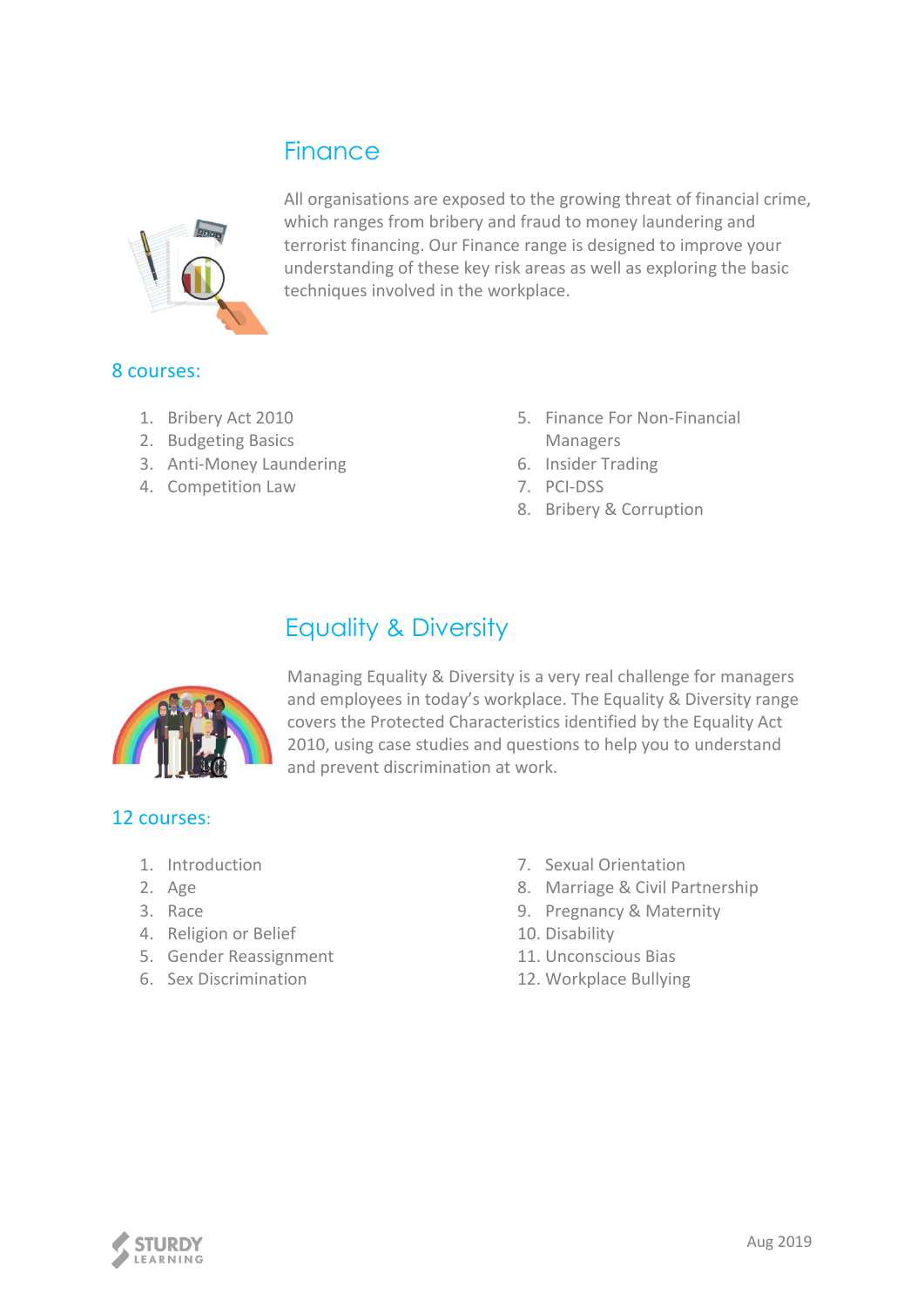# Health & Safety



Health and Safety is one of the most important subjects that needs to be addressed at work, to maintain compliance with the law and to protect the workforce. These interactive, responsive modules make compliance training that bit more engaging!

#### 8 courses:

- 1. Introduction
- 2. Fire
- 3. First Aid
- 4. Dangerous Substances
- 5. Display Screen Equipment
- 6. Electricity
- 7. Manual Handling
- 8. Slips & Trips

# Career Development



Whether you are conducting a recruitment interview, carrying out an appraisal interview with your team or you are the interviewee, this range offers tips and techniques to ensure a successful interview process.

- 1. Tips for the Interviewee
- 2. Hiring Right First Time
- 3. Appraisal Interviews
- 4. Career Planning
- 5. First Impressions
- 6. Inducting A New Team Member
- 7. Networking

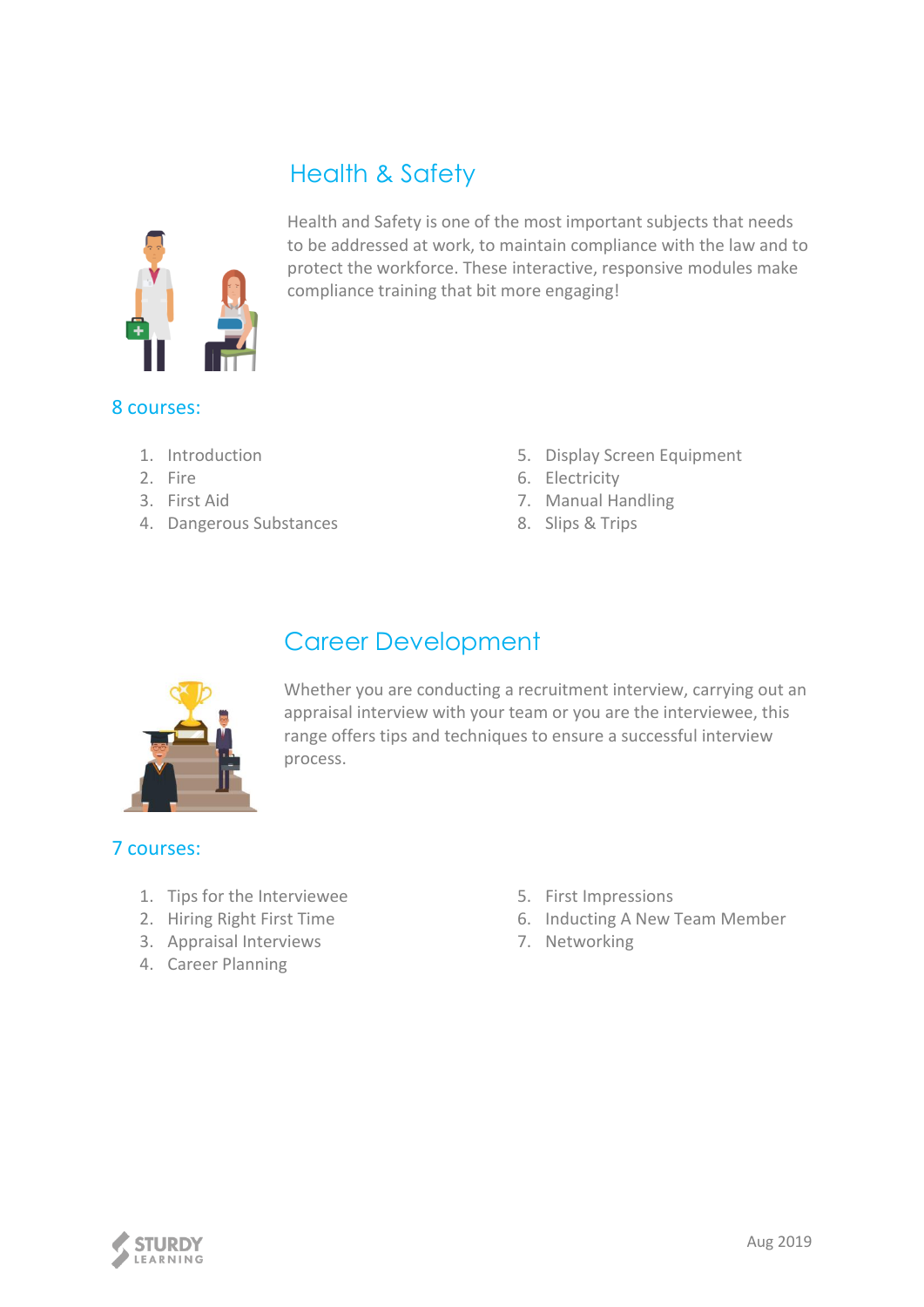# Corporate & Social Responsibility



Every company has certain social and corporate responsibilities which must be maintained. These range from sustainability to ethical trading, and help to protect your social, economic and environmental interests.

### 7 courses:

- 1. Sustainability
- 2. Cyber Security
- 3. Anti-Slavery
- 4. Driving at Work
- 5. Sickness & Absence
- 6. Right to Work
- 7. Whistleblowing

# Data Protection & IT Security



The 8 principles of the Data Protection Act set out rules for handling, processing and storing personal data. This range covers each principle and what your rights and responsibilities are under the Act.

- 1. GDPR Compilation
- 2. An Introduction to GDPR
- 3. Lawful Basis for Processing
- 4. Individual Rights
- 5. Accountability & Governance
- 6. Data Protection Act 2018

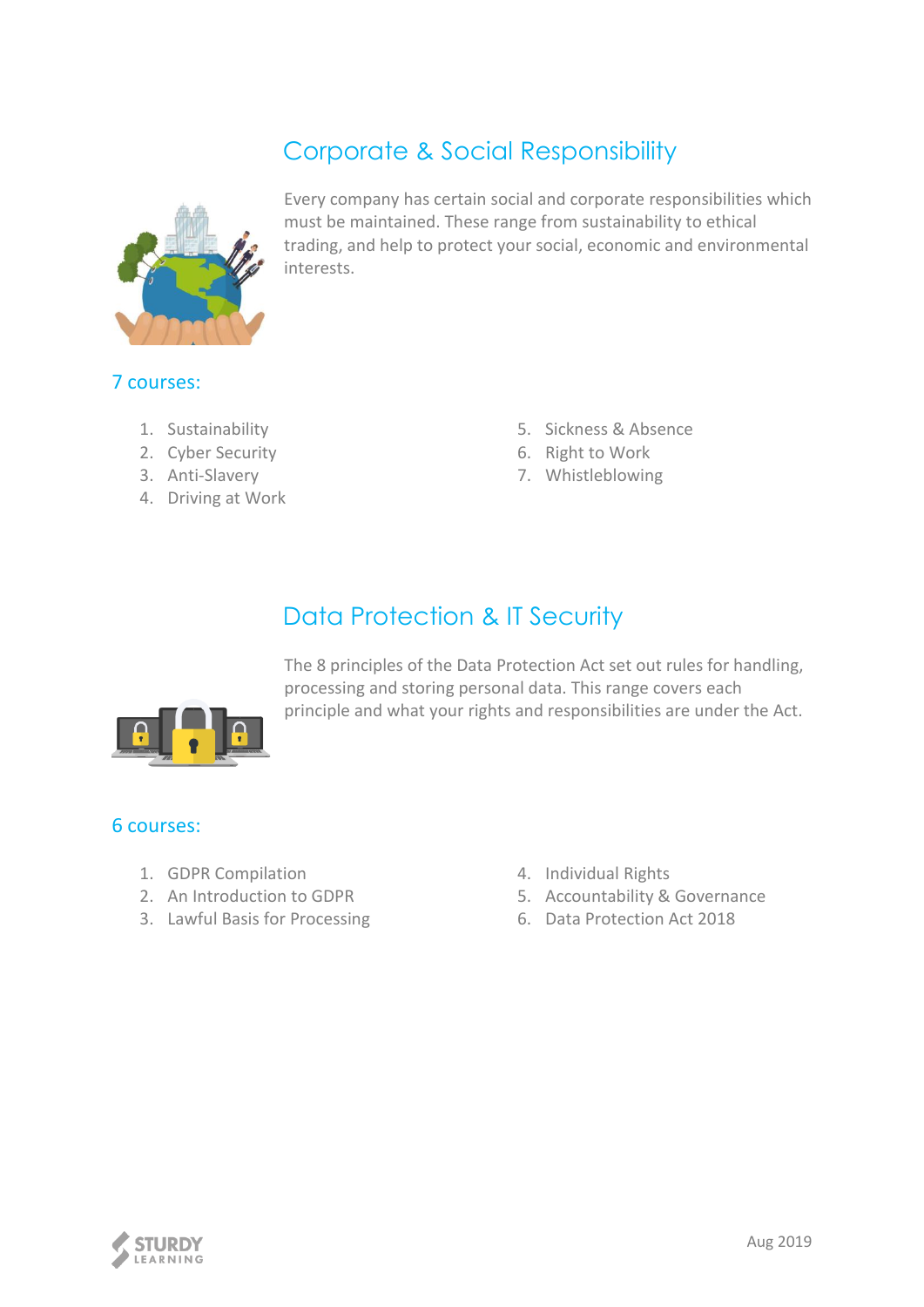# Safeguarding



Safeguarding is everybody's responsibility, with each of us having a moral duty to recognise, record, report and respond to any concerns about harm and abuse. This suite explores a range of safeguarding issues related to Children and Vulnerable Adults for England and Wales, Scotland and Northern Ireland.

#### 6 courses:

- 1. Safeguarding Children (England and Wales)
- 2. Safeguarding Vulnerable Adults (England and Wales)
- 3. Safeguarding Vulnerable Adults (Scotland)
- 4. Safeguarding Children (Northern Ireland)
- 5. Safeguarding Vulnerable Adults (Northern Ireland)
- 6. Safeguarding Children (Scotland)



## Food Safety & Hygiene

When storing or preparing food, it is essential that Food Standards are achieved and maintained. The Food Safety and Hygiene range covers everything from Food Law through to Allergies and Personal Hygiene

- 1. Introduction
- 2. Personal Hygiene
- 3. Food Law
- 4. Food Safety Management
- 5. Food Safety Hazards
- 6. Food Allergy
- 7. Temperature Control
- 8. Food Bourne Illness
- 9. Hygienic Premises